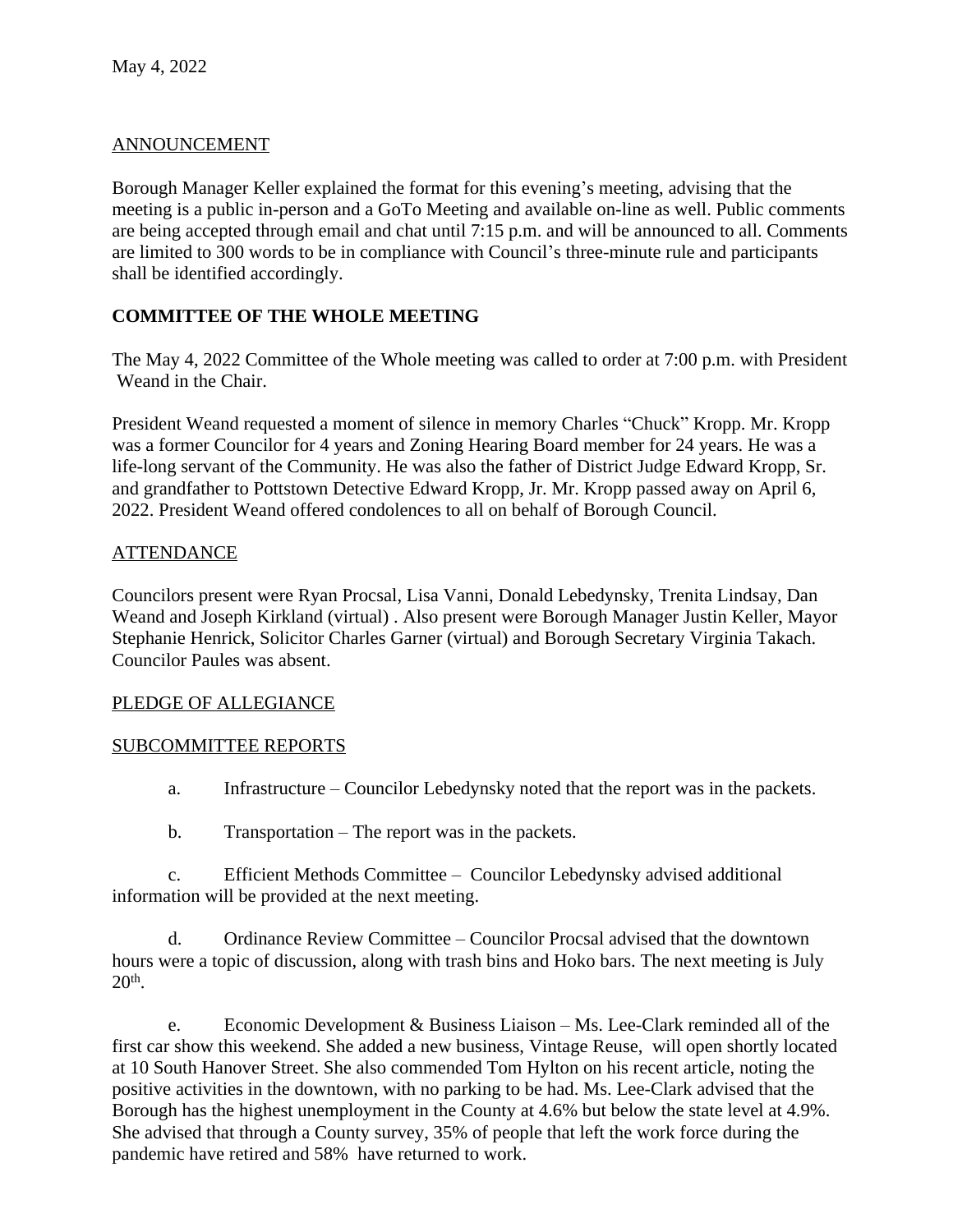### BOARDS & COMMITTEE REPORTS

a. Land Bank – Ms. Lee Clark had nothing new to report.

b. Emergency Services Report – Chief Hand is attending the West Pottsgrove meeting this evening.

c. Human Relations Commission – Marcia Levengood noted that May is Jewish Heritage month and Asian and Pacific Islander American heritage month. Mother's Day is May 8th and Memorial Day is celebrated on May 30<sup>th</sup>. The next Commission meeting is May 10<sup>th</sup>.

d. Library – Executive Director Mindy Lipsky provided the month report and reminded all of the  $100<sup>th</sup>$  Anniversary celebration scheduled for May  $12<sup>th</sup>$ . She provided updates on the summer reading programs and story workshops.

e. Ricketts Community Center – Councilor Kirkland reviewed the report distributed in the Packets and noted that membership is at 575 with 54 new members. He also praised the Library for its Passport program.

f. Pottstown School District – Councilor Lindsay announced that the District needs teachers and is hiring other positions, which can be found on the District's website. She also announced the May 12th Spring Concert.

## Mayor's Report

Mayor Henrick reviewed last month's activities and the events at which she participated, including the King Street Bridge opening on April 14th. She also reported that Madeleine Dean and her son attended a Chamber Breakfast and shared their book on experiences of addition. The Mayor announced the 25<sup>th</sup> anniversary of the Montgomery County Community College's celebration held on April 21<sup>st</sup> and the 100<sup>th</sup> Anniversary for the Pottstown Regional Public Library scheduled for May 12<sup>th</sup>. The Mayor reminded all of the FARM opening on May 14<sup>th</sup> and the Memorial Day Parade on High Street scheduled for May 30th.

#### MANAGER'S REPORT

Manager Keller reported that the annual Consumer Confidence Report for 2021 is posted on the website with no abnormalities found. He also advised that the PECO paving is continuing on High Street from Charlotte to Price streets. The line painting will follow. He also reported that the Borough Newsletter is now on the Borough website. Mr. Keller noted that Borough projects and events are updated on the website and Facebook. He thanked Staff and the Police Department for providing a detailed parking map and detours for local car shows and events.

Mr. Keller advised that Amtrak is scheduled to begin bus service on May  $16<sup>th</sup>$ . He noted that a support letter for the formation of a Regional Rail Authority for Berks, Chester and Montgomery Counties was submitted. He also advised that a \$500,000 DCED grant was received for the arch repair at 1200 East High Street, with a required 50% match and looking for a program for the match. An addition grant was submitted to Montgomery County in the amount of \$6 million for stormwater arch repairs. Mr. Keller also provided an update on the PENNVEST grant, which is on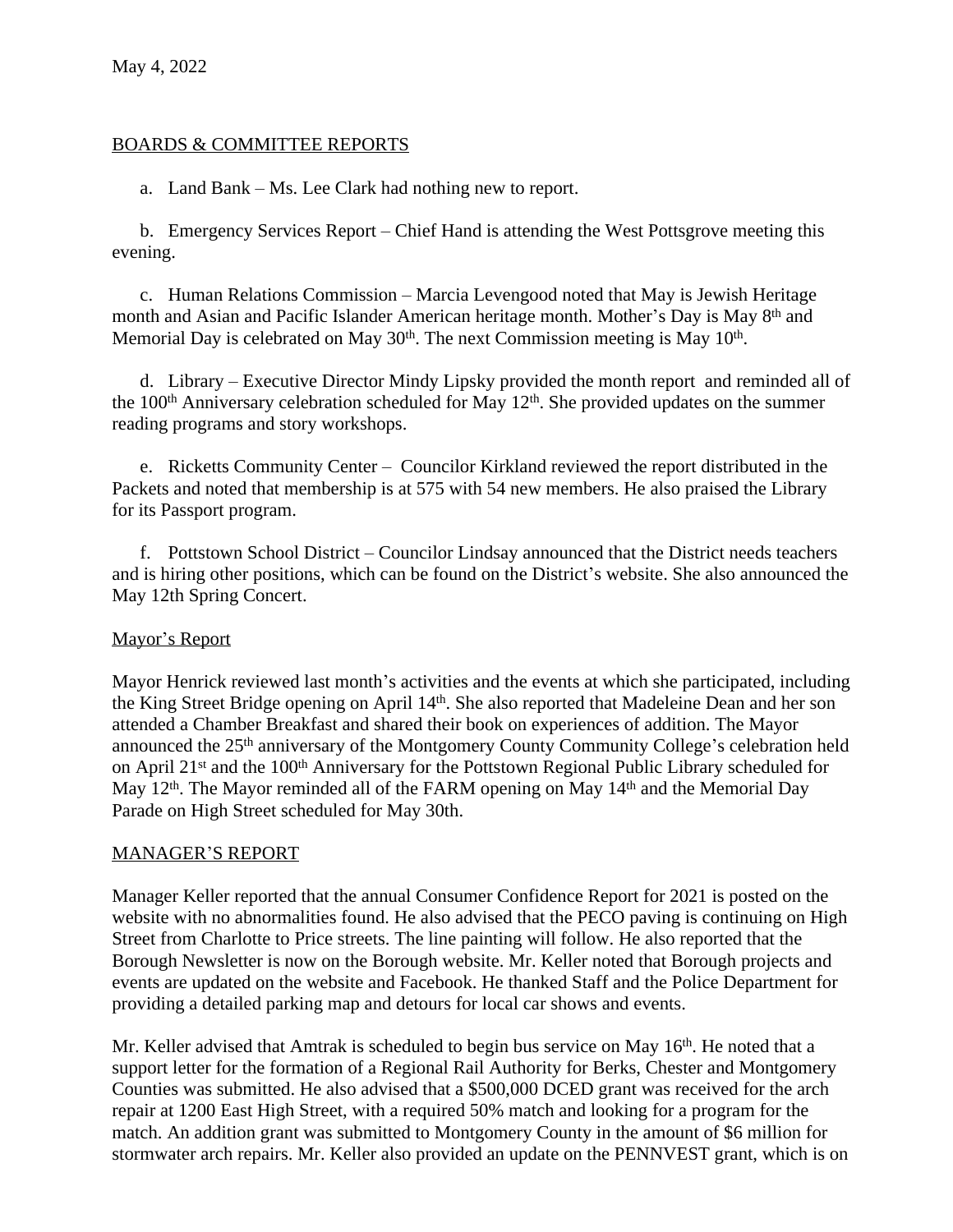hold for the present time. He thanked all involved in obtaining the grant for the new Fire truck and the Department will display all its trucks on Monday, May 9<sup>th</sup>, 6:00 p.m. in front of Borough Hall.

# CONDITIONAL OFFER OF EMPLOYMENT FOR ONE CANDIDATE CREATE NEW CIVIL SERVICE LIST

Mr. Keller explained the request of the Police Chief to extend a conditional offer of employment to the last remaining candidate on the Civil Service list and to begin the process of creating a new list.

President Weand noted these items will be listed for approval on Monday's agenda.

# TAX FORGIVENESS – 215 SOUTH WASHINGTON STREET

Ms. Lee-Clark referred to handouts distributed this evening requesting tax relief and permanent forgiveness on all former encumbrances. She noted that the owner has put in over \$820,000 into the property and outlined the business plan presented. Ms. Lee-Clark added that an additional amount needed on the property is \$439,000, which will not be funded by the state. She also advised that the vapor barrier for the floor funding from the state is not expected until July 2022.

Solicitor Garner noted that the approval goes back two years with two conditions, being a release for another property by the same owner and a business plan acceptable to the Brough. He added that the only legal way to restrict uses on the property would be to place restrictions on the deed. It would be difficult to enforce if not noted on the deed.

President Weand expressed a concern with the document labeled as a business plan and requested further information from the owner prior to Monday evening.

## POTTSTOWN BOROUGH AUTHORITY I & I RECOMMENDATION MATRIX AND \$50,000 ANNUAL CONTRIBUTION

Mr. Keller provided information on behalf of the Authority for resolutions to be implemented going forward to resolve certain I  $&$  I issues throughout the Borough and will assist the Licensing & Inspections Department during routine inspections. He also announced that the Authority is contributing \$50,000 annually to assist in identifying and correcting these issues.

## POTTSGROVE – POTTSTOWN LITTLE LEAGUE, NOVAK COMPLEX – ASSIGNMENT OF LEASE AGREEMENT

Mr. Keller reviewed the proposed agreement between the Borough and the new entity, namely Pottsgrove-Pottstown Little League for the assignment of the existing lease agreement.

## UPPER POTTSGROVE TOWNSHIP SUPPORT AGREEMENT AMENDMENT

Mr. Keller advised that billing for Upper Pottsgrove Township customers will be adjusted to coincide with the final sale and settlement of the Upper Pottsgrove Township sewer system to Pennsylvania American Water and requested Council's approval of the Agreement.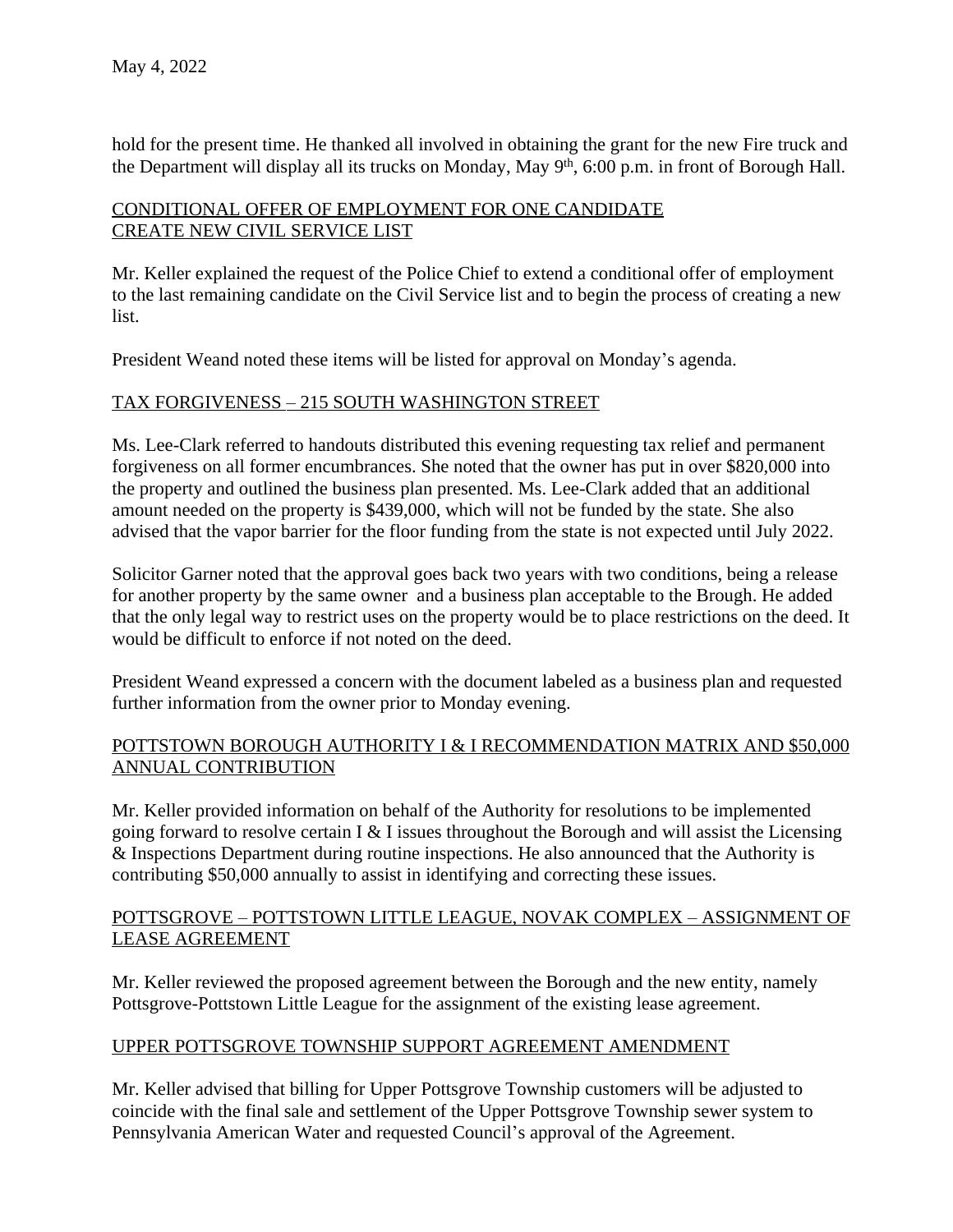President Weand advised that these agreements will be listed for consideration on the regular agenda.

### RESOLUTION – DCED – UPGRADES CHESTNUT STREET SOUTH STREET PARKS

Mr. Keller requested authorization to submit a grant to DCED for companion funding for the Chestnut Street and South Street parks. If successful in receiving the DCED funding and the DCNR funding, there will be no match required from the Borough.

### PARKS & RECRATION PATRIOTIC 5K

Mr. Keller referred to the request of the Parks & Recreation Department for the closure of several streets to hold its annual  $5K$  on July  $4<sup>th</sup>$ .

### PART BUDGET FY 2022-2023 RESOLUTOIN – PART OPERATION BUDGET LOCAL MATCH FY 2022-2023

Mr. Keller reviewed the annual PART Budget in the amount of \$2.843 million and the submission of the Resolution for the PART local match provided by Montgomery and Chester Counties.

President Weand noted that these items will be listed on Monday's agenda.

### HILL SCHOOL TURF FIELD MINOR LAND DEVELOPMENT

Solicitor Garner reviewed the request of The Hill School for its new Turf Field project. He added that the Planning Commission has recommended approval of the Hill School's offer to pay a fee in lieu of planting 10 trees, in an amount of \$5,000. The required trees would be planted at or around the field site and would be compliant with the ordinance for shade trees. The fee in lieu of open space is \$9,450 and a \$15,000 voluntary contribution for security cameras has been offered.

Solicitor Garner noted that the School's reasoning for not replanting the trees along the street is that certain trees were deceased and the planting strip is too narrow along the street.

President Weand advised that this is recommended by the Planning Commission and will be listed on the agenda.

#### RED HORSE BIEGARTENS

Mr. Keller referred to the request of the Red Horse Car Club to hold biergartens in Smith Family Plaza during the monthly car shows. He noted approval will be required from the Federal Transit Authority.

#### INDEPENDECNE DAY PARADE, JULY 4, 2022 – ROAD CLOSURE

Mr. Keller also reviewed the request of the GoFourth Committee to close High Street from Madison Street to Manatawny Street on July 4th.

These requests will be listed for consideration n the regular agenda .